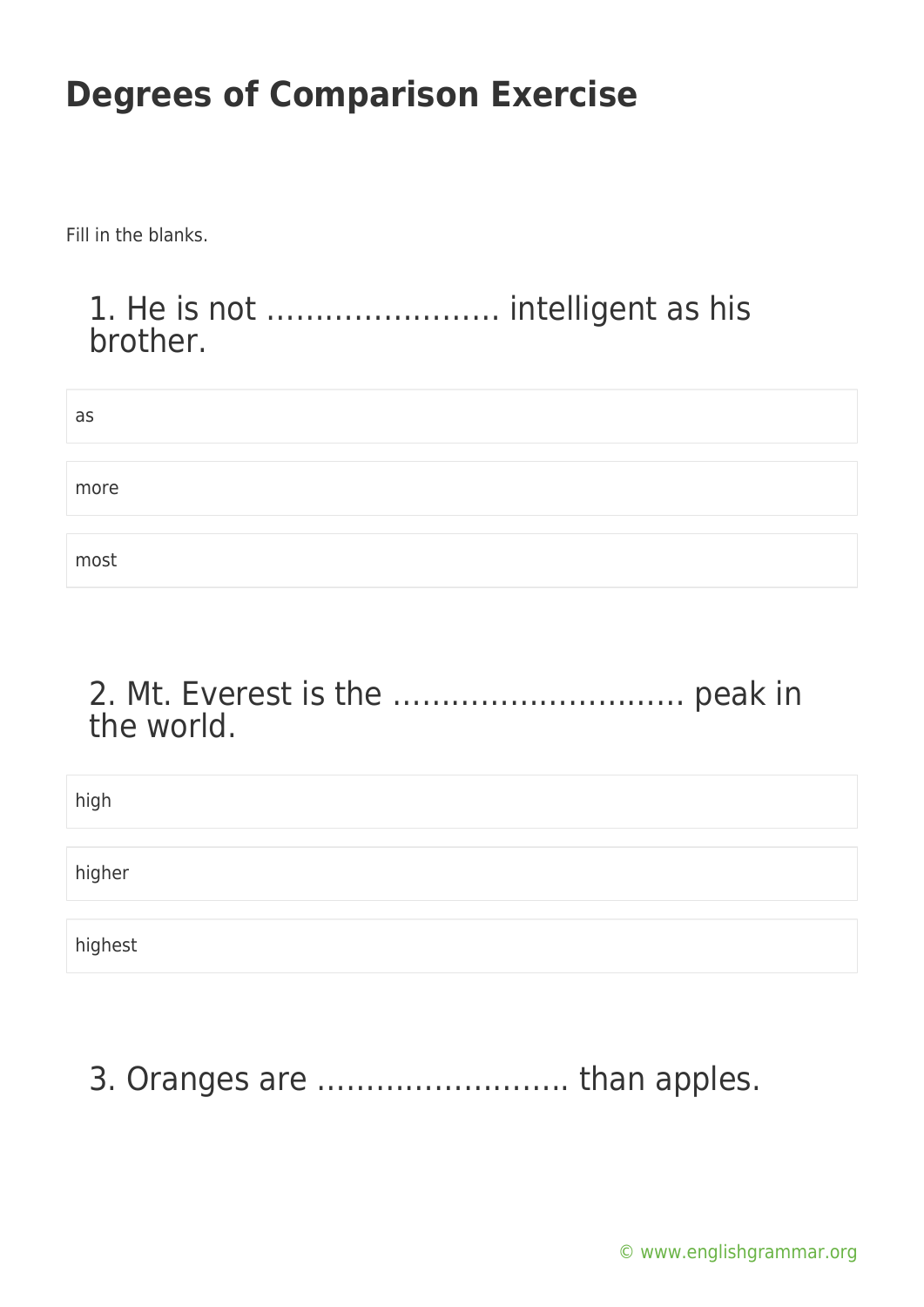| cheaper    |  |  |  |
|------------|--|--|--|
|            |  |  |  |
| cheap      |  |  |  |
|            |  |  |  |
| more cheap |  |  |  |

#### 4. I don't earn as …………………….. as you do.

| more |  |
|------|--|
|      |  |
| many |  |
|      |  |
| much |  |

#### 5. No other animal is …………………………. large as the blue whale.

Please select 2 correct answers

so

more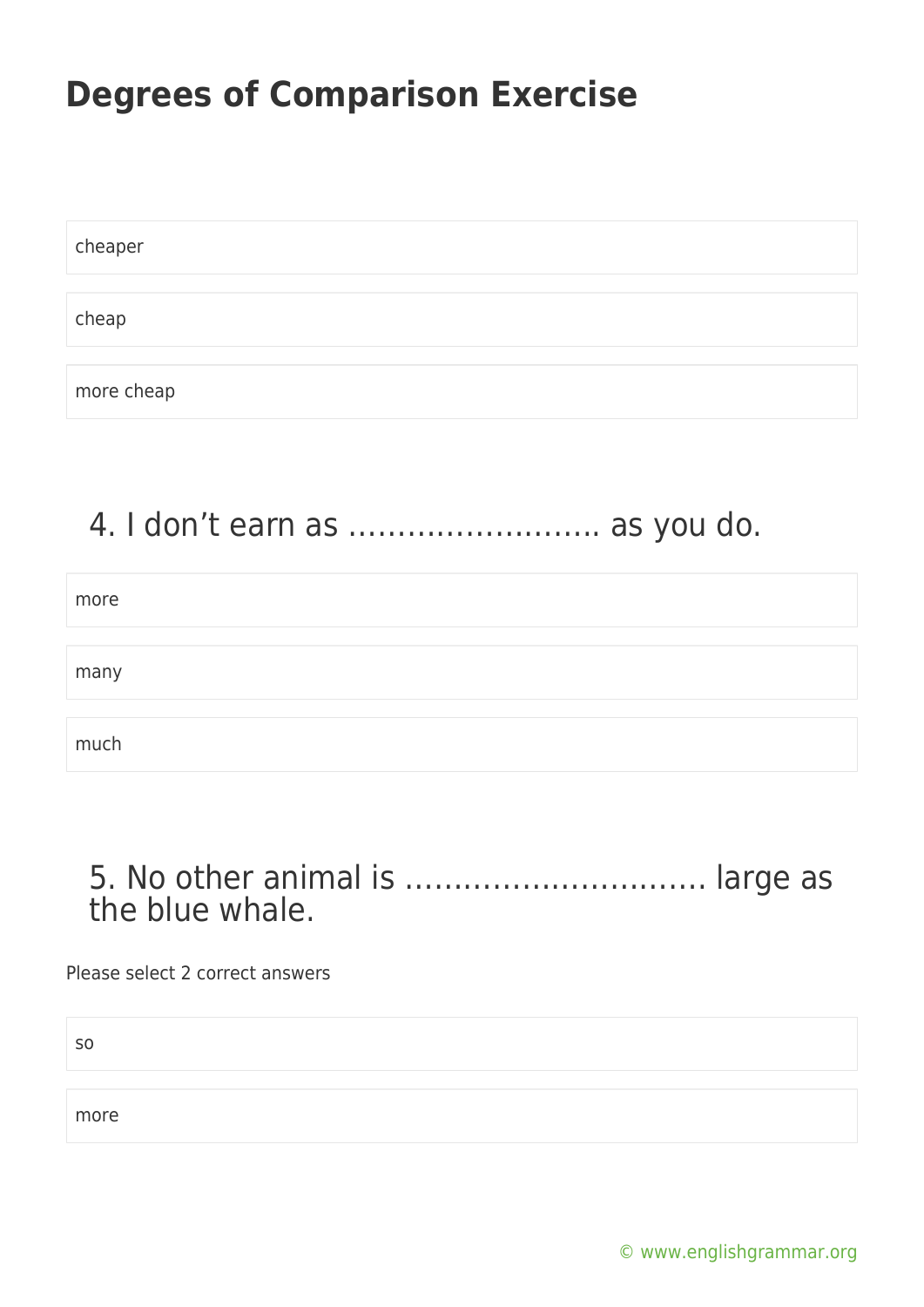as

# 6. The pen is ………………………. than the sword.

more mighty

mightier

more mightier

#### 7. Africa is ……………………….. than any other continent.

| more hot |  |
|----------|--|
|          |  |
| hotter   |  |
|          |  |
| as hot   |  |

# 8. Beethoven is one of the …………………………..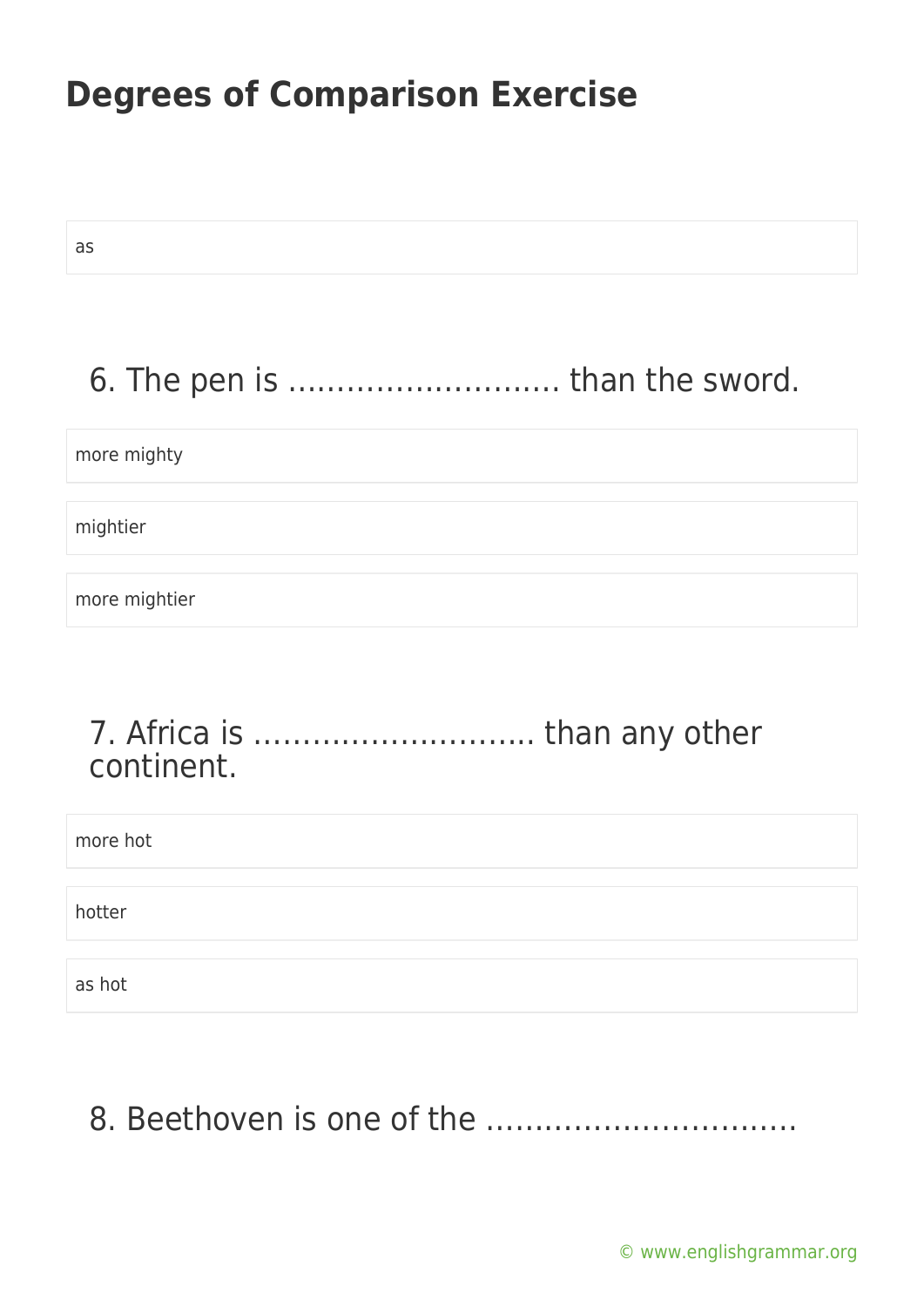#### composers of music.

great greatest greater

#### 9. Kashmir is …………………………. than any other place in India.

beautiful

more beautiful

beautifuller

### 10. Ravi is the …………………………. of my sons.

young

younger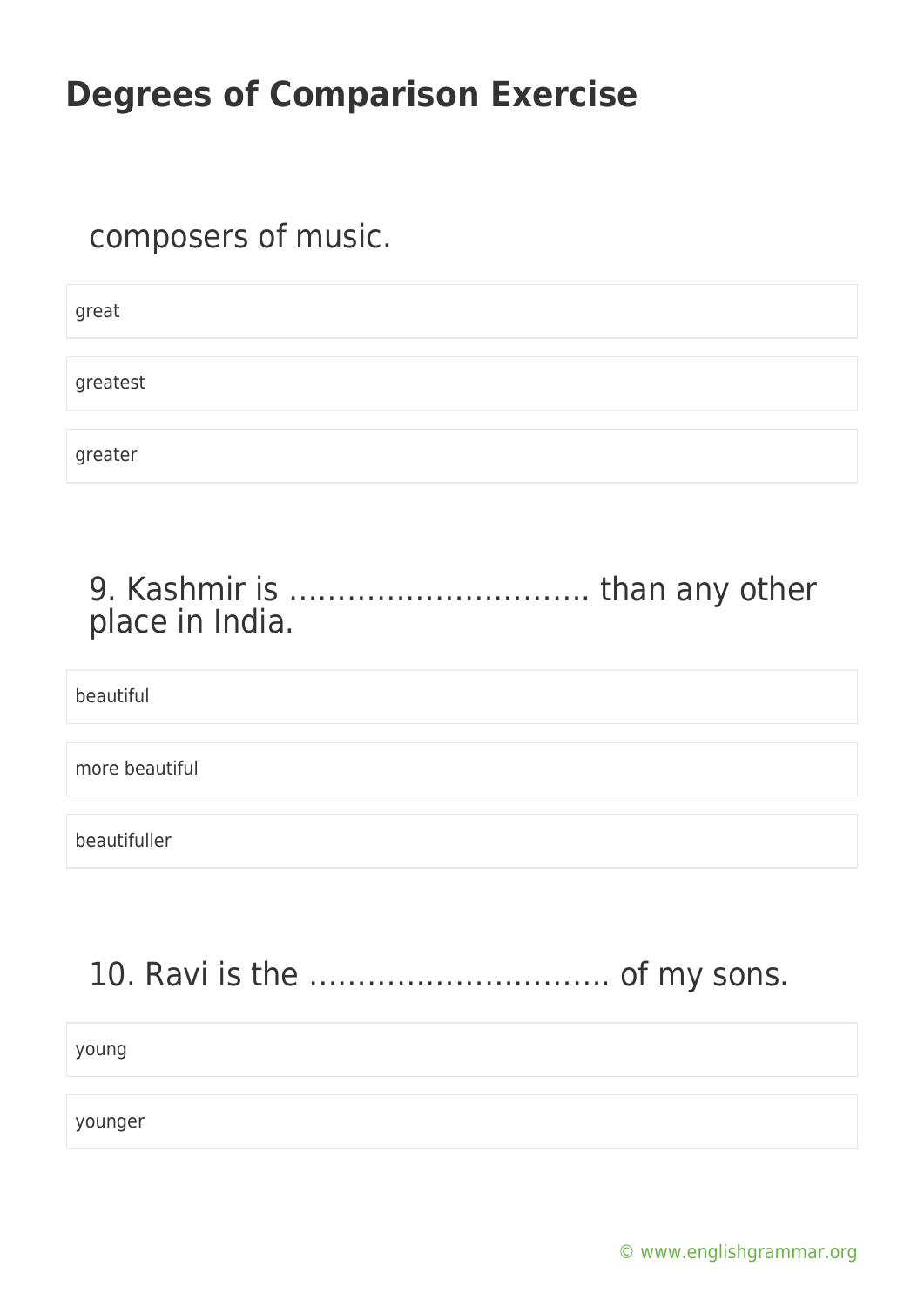youngest

#### 11. Cancer is ………………………. than any other disease.

deadlier

more deadly

most deadly

### 12. You eat a lot ……………………… than I do.

much

many

more

[© www.englishgrammar.org](https://www.englishgrammar.org/)